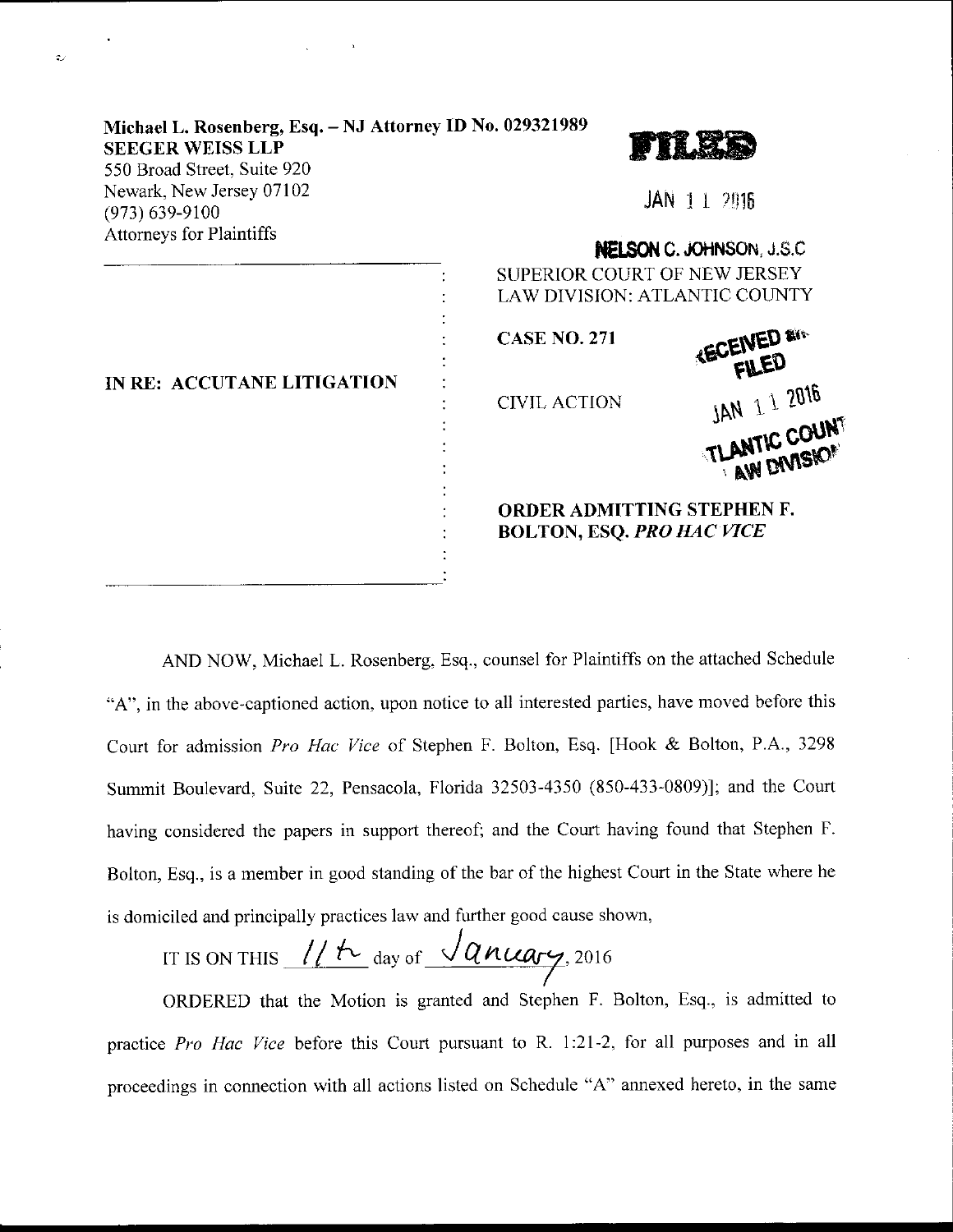mamer as an attorney who is admitted to practice in this State and is domiciled and maintains an

office for the practice of law in the State of New Jersey, provided that he shall:

- 1. abide by the Rules of Court for the State of New Jersey, including all disciplinary rules;
- consent to the appointment of the Clerk of the Supreme Court as an agent upon  $2.$ whom service of process may be made for all actions against him and his firm that may arise out of his participation in this matter;
- notify the Court immediately of any matter affecting his standing before this 3. Court; and
- have all pleadings and other papers filed in this Court signed by an attorney-at-4. law of this Court employed by the firm of Seeger Weiss LLP, who shall be responsible for the conduct of Stephen F. Bolton, Esq., and it is further

ORDERED Stephen F. Bolton, Esq., shall make payment of fees as provided in the New

Jersey Rules of Court, R. 1:28-1(b), l:28-2 and 1:28b-1(e), within thirty (30) days of the date of

this order, and it is further

 $\bullet$ 

ORDERED that the Clerk of this Court shall forward a copy of this Order to the

Treasurer of the New Jersey Fund for Client Protection; and it is further

ORDERED that copies of this Order shall be served by attorneys for Plaintiffs on the attached Schedule "A", upon counsel for the defendants within seven (7) days of the receipt thereof.

 $\theta$   $\theta$ 

NELSON C. JOHNSON, J.S.C.